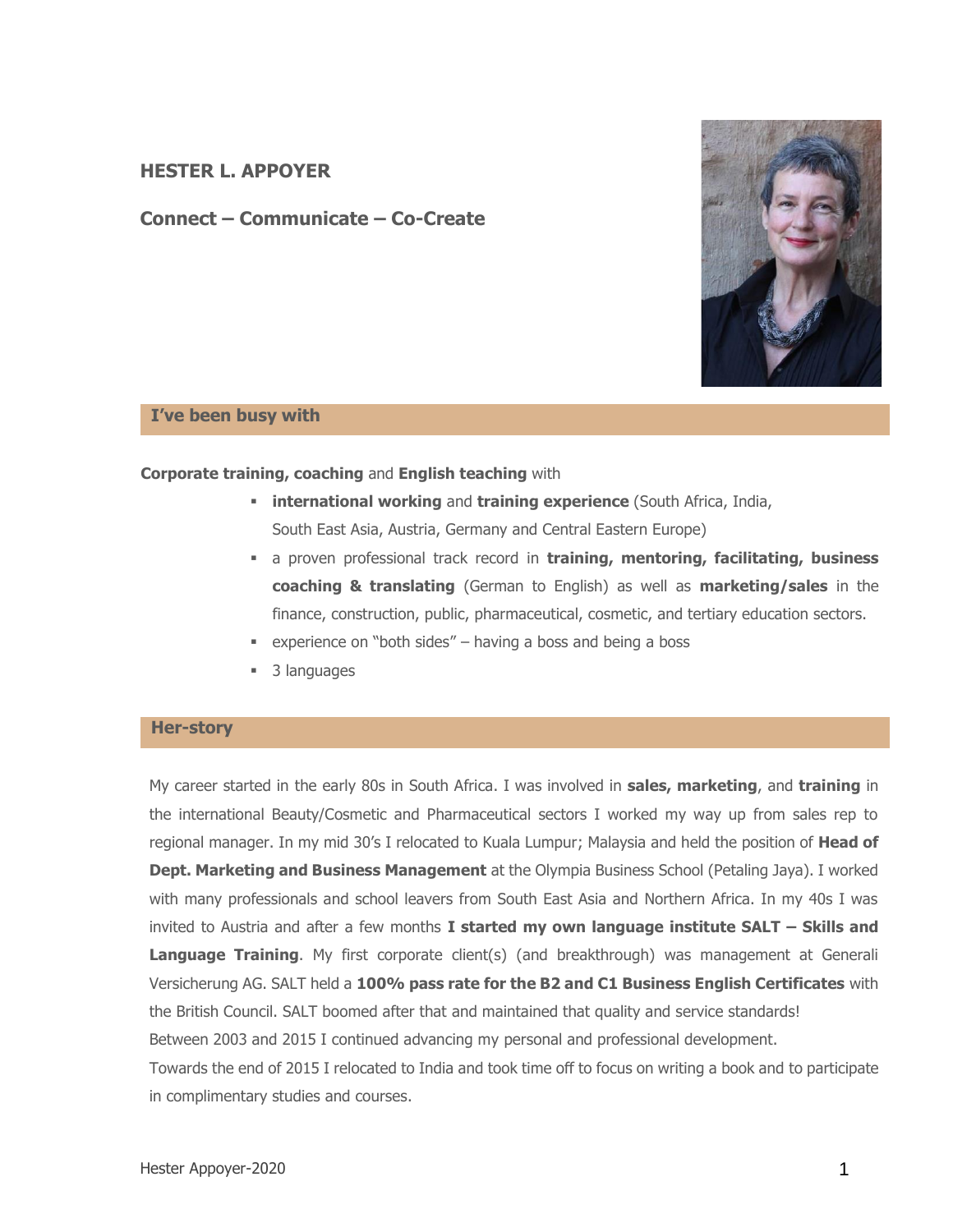In numbers, my experience looks like 60 000+ hours with,

- 60% of my activities centered on coaching and training (corporate, colleges and universities; SA, SEA, India, CEE and EU),
- 30% being executive coaching, consulting, and conflict resolution; and
- 10% is dedicated to talks and presenting.

I support others in designing and achieving their personal achieving

- **personal mastery**
- **clarity in communication** presentation, leading in discussions, rhetoric/argumentation, and negotiation
- **language acquisition**
- **· intercultural savvy** cross-cultural communication and collaboration strategies
- **team alignment** and development across borders;
- creating and implementing bespoke **training solutions**.

## **Personal Details**

| <b>Surname</b>        | Appoyer                                                                        |  |  |
|-----------------------|--------------------------------------------------------------------------------|--|--|
| <b>First Name</b>     | Hester Lucia                                                                   |  |  |
| <b>Nationality</b>    | South African with permanent residency in Austria                              |  |  |
| <b>Contact Number</b> | +43 6644861405                                                                 |  |  |
| <b>Email</b>          | hester@salt-pro.com                                                            |  |  |
| <b>Languages</b>      | English (Native Speaker); German (Fluent 2 <sup>nd</sup> lang.); Afrikaans     |  |  |
| <b>Self-Employed</b>  | <b>SALT</b> – Skills and Language Training 2002 to date                        |  |  |
| <b>Profile</b>        | <b>Communication Coach and Trainer; Executive Coach</b>                        |  |  |
|                       | Speaker, Business and Life Coach, Trainer, Facilitator and Mediator<br>٠       |  |  |
|                       | Pitch, Presentation and Voice Strategist<br>ш                                  |  |  |
|                       | Business English Trainer – 2nd language proficiency coaching for business<br>٠ |  |  |
|                       | purposes.                                                                      |  |  |
|                       | Translator (German to English) & Proofreader<br>٠                              |  |  |
| <b>Qualifications</b> | Fit for Leadership (Neuro-Leadership) – Trilog - Vienna<br>ш                   |  |  |
|                       | Trainer - Neuroscience – NLP Akademie – Vienna<br>٠                            |  |  |
|                       | Dipl. Life and Social Counselor - IL Institute - Vienna<br>٠                   |  |  |
|                       | Certified Systemic Coach - IL Institute - Vienna<br>٠                          |  |  |
|                       | Certified Coach - IL Institute - Vienna                                        |  |  |
|                       |                                                                                |  |  |